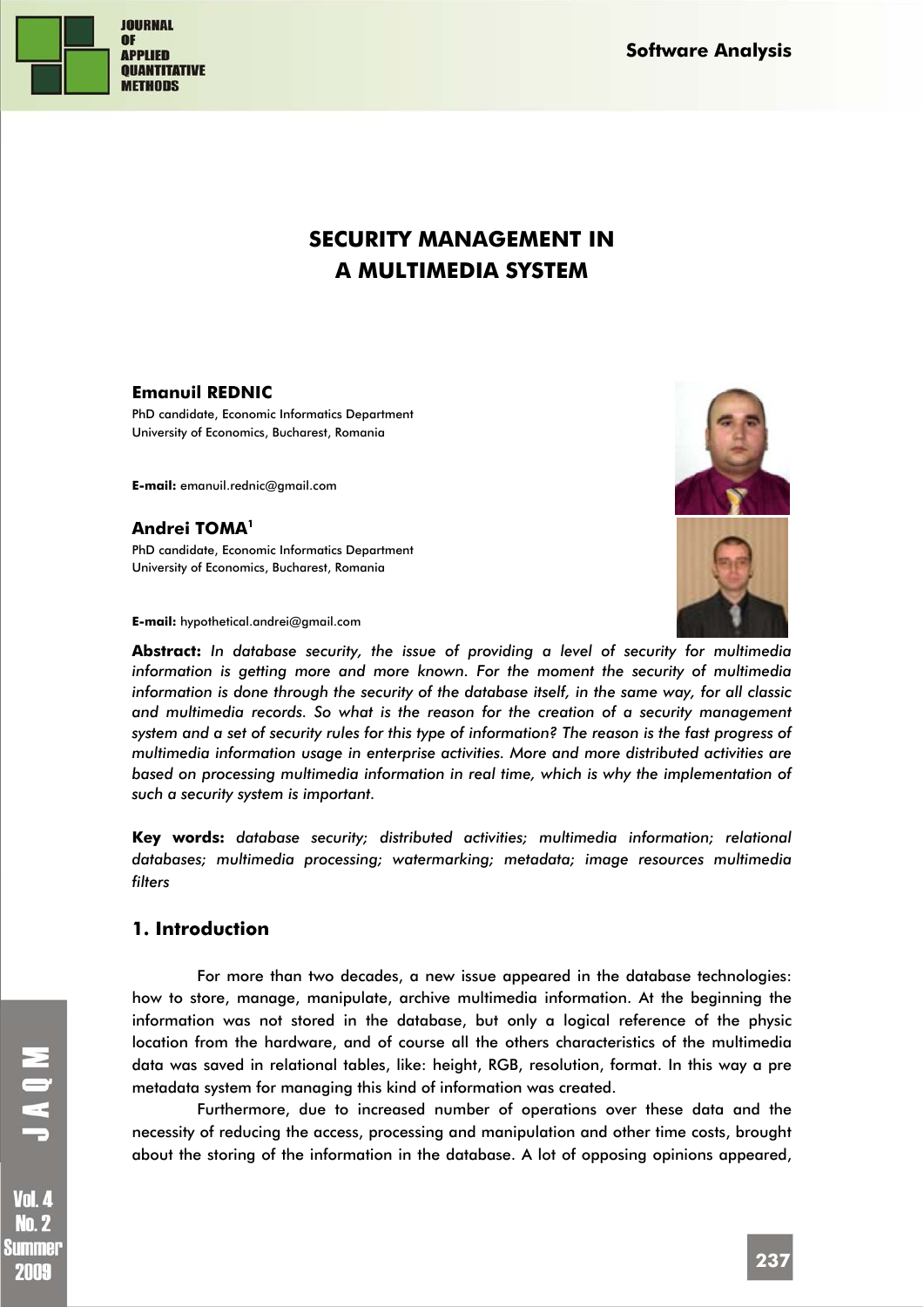

saying that databases were not designed for storing these multimedia types of data, because sustaining these data would unjustifiably load the database, due to non character based information. Why were these objections raised? The answer comes from the limited hardware resources available at the time. Fortunately the progress of database technology was followed by the progress of hardware and now we can argue that the limitation of hardware resources is no more a problematic issue in this matter.

Although the hardware limitation problem was solved, another minus was, is and will be discussed in this field: the limited resource which is time. Most database producers tried to create a system of metadata information for multimedia data in order to obtain increased flexibility, speed and scalability. One of the top producers in the field of multimedia databases is Oracle.

But how did Oracle start with multimedia database management? Oracle designed a new type of data, called long raw; then they went further by creating the BLOB's, which were used to store the multimedia information directly in the database, so that it could be managed using the same tools and could participate in the same DML operations as other types : text, numeric, time. Even with this, BLOB's were not able to manage the metadata information, so a new technology had to be introduced within the Oracle Databases, known as Oracle InterMedia.

As mentioned above, Oracle InterMedia is not a specific standalone Oracle Product, it is included in Oracle Database System, to put it in Oracle's own terms, "Oracle InterMedia Enables Databases to understand the real nature of images".

Oracle InterMedia is built on the database kernel and operates as a privileged component of the database. The advantages of using Oracle InterMedia to store images are, as follows:

- Both the descriptions of an image and the image itself can be stored using industry standard formats;
- InterMedia's objects model and methods make application programming simple in the development phase;
- InterMedia's applications maintenance become much easier as well;
- The metadata information and indexes are now created automatically by the InterMedia system;
- InterMedia eliminated the necessity of parsing the information about the image;

#### **2. Characteristics of Oracle InterMedia**

One of the most important types which was introduced by Oracle InterMedia in order to manage the image data is OrdSys OrdImage. Its design can be seen below in *Figure 1. OrdSYS. OrdImage Data Design* .

**Vol. 4 No. 2** Summer 2009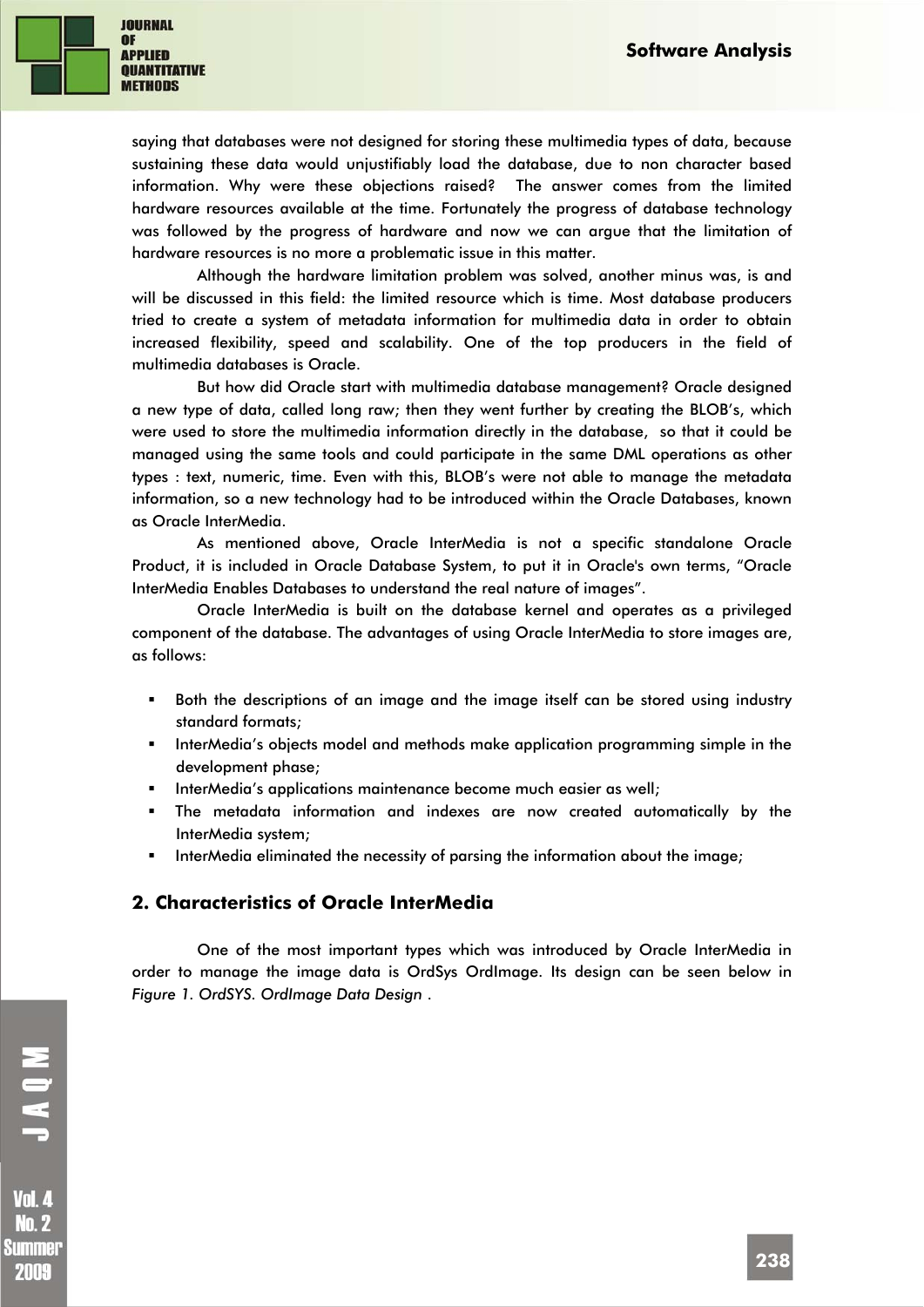



#### **Figure 1.** OrdSYS.OrdImage Data Design

As it is a Java based object, besides the Get Methods, OrdImage has as well a set of Set Methods and in all multimedia processing these GET/SET methods appear in pairs, as shown in the below sample PL/SQL procedure:

|                                   | contrast.prc                                                            |
|-----------------------------------|-------------------------------------------------------------------------|
| Image ORDSYS.ORDImage;            | create or replace procedure contrast(p_cod test_inter.cod%type) is      |
| begin                             |                                                                         |
| $Image.process('contrast = 50');$ | SELECT photo INTO Image FROM test_inter t where t.cod=p_cod FOR UPDATE; |
| Image.setProperties;              |                                                                         |
| COMMIT:                           | UPDATE test_inter SET photo = Image WHERE cod=p_cod:                    |
| end contrast;                     |                                                                         |
|                                   |                                                                         |

#### **Figure 2.** The content of "Contrast" procedure

Most of the important characteristics of Oracle InterMedia are:

- Searching and indexing/archiving of images records will be most useful if their metadata can be searched. Searching the large images can be efficient only if indexes are available to support the search. In a common way, index searching have been accomplished by complex algorithms that parses image metadata and load it into a series of indexed tables. Oracle InterMedia extract metadata from an image into an XML document, which can be stored in a single XMLType column, in the same table that contains the image column. Indexing this text column offers the robust search capabilities which lead to a faster DML;
- Flexibility: Just after the images are stored in the database, these can be manipulated like any other relational data. Set of images can be updated, deleted, copied to another table(s), by using simple SQL queries or as well PL-SQL code;
- Image manipulation: Once an image is stored in the Oracle Database as an

MOKT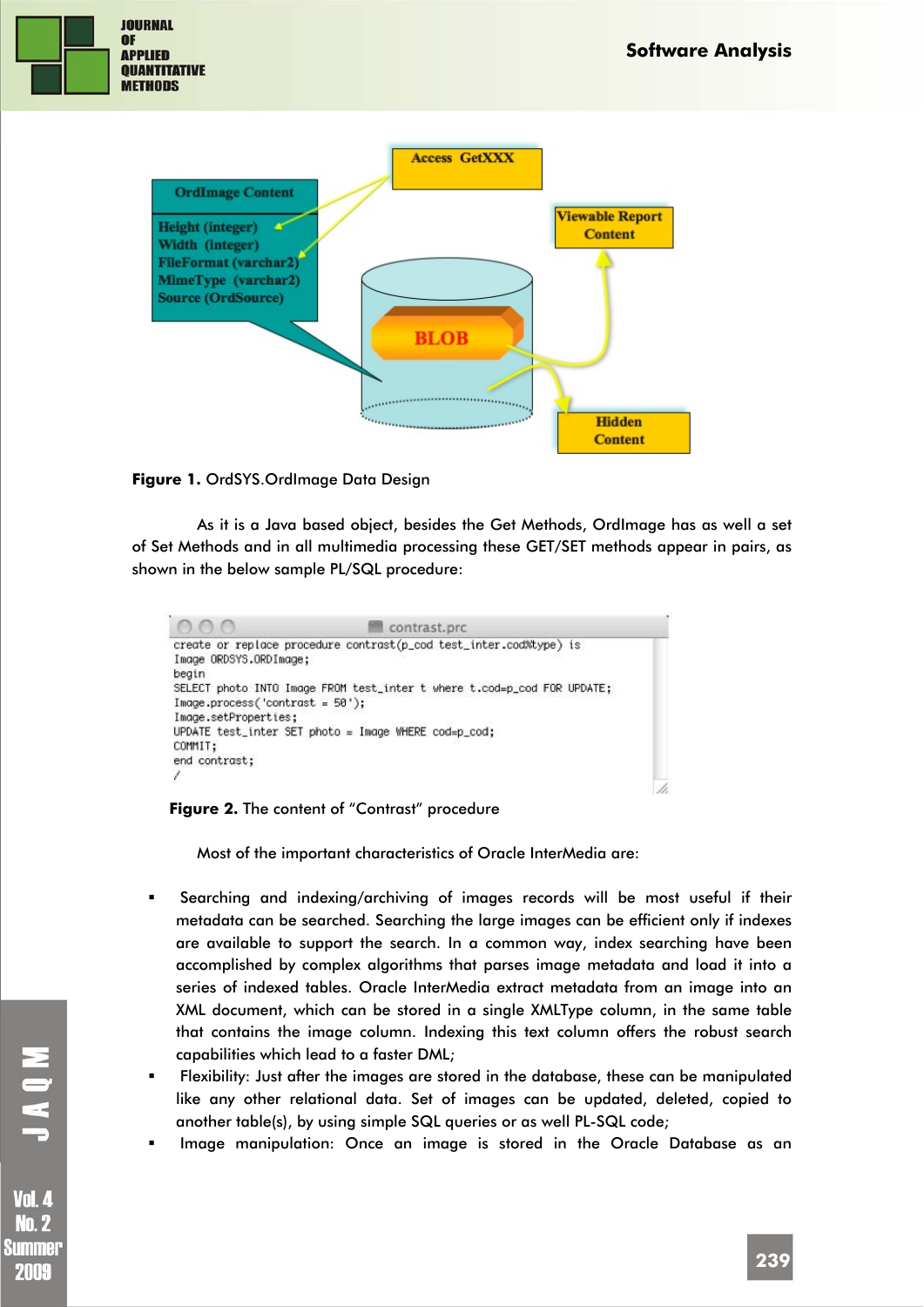

InterMedia object, it can be manipulated easily: the image format can be changed, RGB (red green blue collor pallete), image scaling, image cropping, image resizing, or image rotation/inversion;

 Space management: Even if the hardware limitation is not anymore problem, still how much space these data is using. Reducing the storage is a requirement for performance feature of data access as well for backup and recovery solutions. Within Oracle Database, this management includes: compressing images; changing the format, will decrease the size of the image, like changing a bitmap image to a jpeg one; remove and check the unused space; resizing and shrinking data files.

It has to be mentioned that all the features of the database itself can be applied to the InterMedia as well, like encryption, auditing access, backup and recovery, data replication, archiving. One of the most important operations in managing high amounts of multimedia data is the creation of data warehouses: features like materialized views and summary management offer a very high speed in information analysis and retrieval. Data warehouses users and applications can search for patterns in order to create/associate and retrieve summary information, which depends on the filter applied to images data, which is used in the search operations.

Oracle InterMedia provides as well, for application development, the freedom to create specific types of operations as the entire metadata system is based on the XML system, a known standard in the n-tier based applications.

#### **3. Multimedia processing**

Multimedia processing has always been based on the pixel mapping matrix. This can be achieved by sequential access, which means that each pixel is saved with its characteristics: RGB, lightness and color intensity. The image is first divided in groups of pixels, then the splitting process goes deeper to the pixel level.

Another method used more frequently because of the way graphic information is stored and as well as for the shorter processing time. This is the method used by OCR - Optical Character Recognition Software. A section of the image resource is much easier to process than the entire resource itself. Types of sections that are used by OCR software are presented in *Figure 3. Graphic Sections Used by OCR* .



**Figure 3.** Graphic Sections Used by OCR

**Vol. 4 No. 2** Summer 2009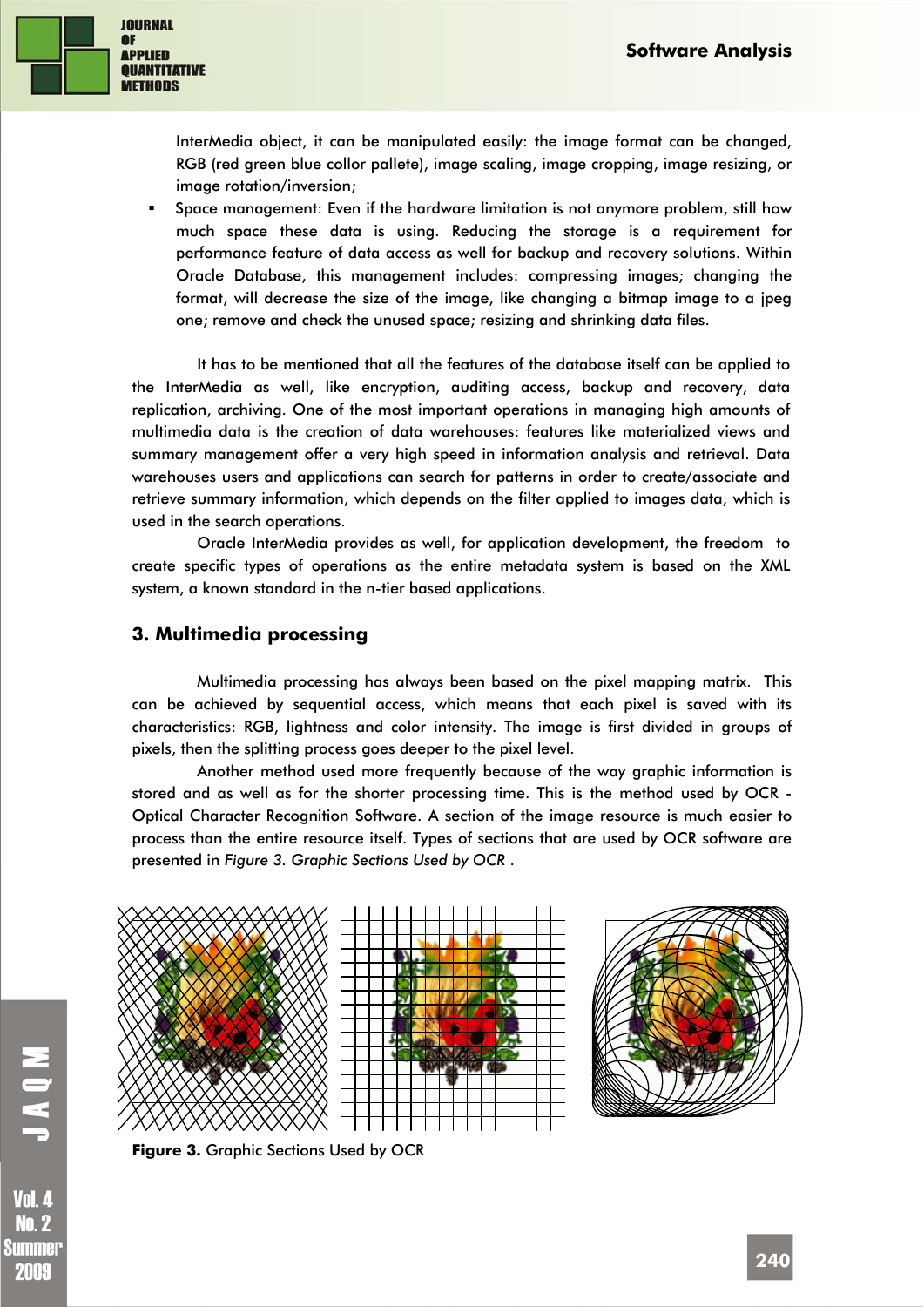

Other graphics processing operations are related to altering the color palette of the image resource, the orientation, translation, resizing:

 Transforming the image to grayscale is presented in *Figure 4. Image GrayScale Process*:



**Figure 4.** Image Grayscale Process

As a main characteristic OCR handles the recognition of an image by using either predefined patterns or custom ones, which are always based on fragments cropped from the image resource itself.

Multimedia Mirroring is presented in *Figure 5. Mirroring Process* 



**Figure 5.** Mirroring Process

 Negative image: is creating by resetting all the pixels, so as each value is calculated by the complementary to the value of black color, like is shown in *Figure 6. Image Negative Process* 



**Figure 6.** Image Negative Process

**Vol. 4 No. 2** Summer 2009

**NOVI**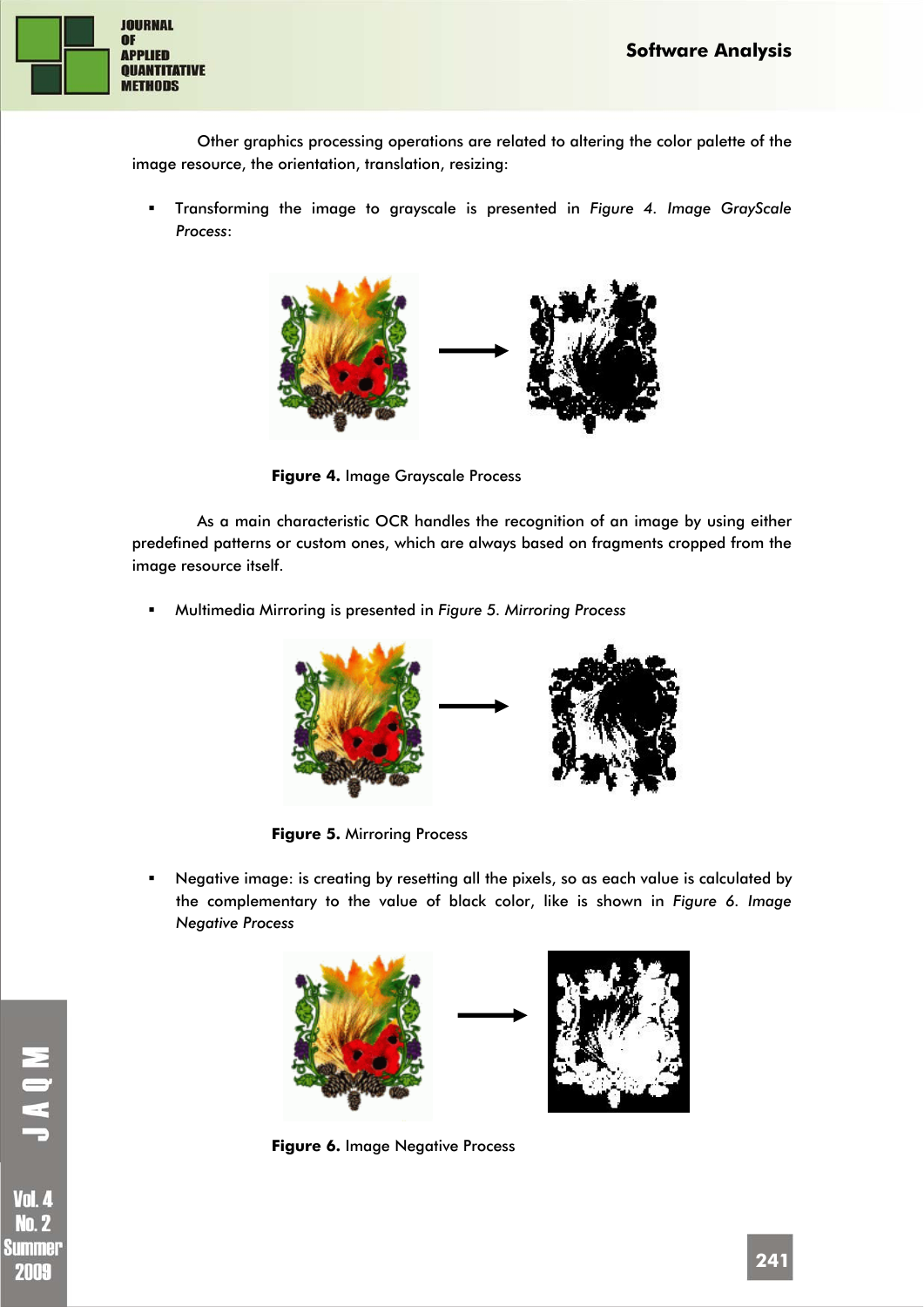

### **4. Multimedia Security System**

The issue of multimedia security resources is a subject that has to be taken into account by multimedia application developers administrators as well by the users. This can be achieved both on the database level and on the GUI level.

On the database level, security can be achieved by the following:

- On the user level:
	- o With the database mechanism of managing users: by granting/restricting access, creating roles, privileges at DDL operations, or/and at DML operations;
	- o With LDAP mechanisms by integrating LDAP users into the database. In order to achieve this, Oracle Database comes with the facility of an integrating technology called Enterprise User Security.
- On the data level:
	- o Using watermarking as a means to generate modified images;
	- o Embedding links on metadata level.

**Watermarking** is the process of embedding information in content. When watermarking is done by digital means we refer to digital watermarking. Watermarking classification is achieved by the level of visibility, so as:

- Visible watermarking, where the watermark is visible to the user when the image is read (it can be read through the same means as the image);
- Invisible watermarking, where the watermark is invisible to the user (it cannot be read through regular image reading).

Invisible watermarking can have one of two purposes:

- To transmit the information to the user by indirect means, which assumes that the image reading software is used in conjunction with other software which has the purpose to read the additional information;
- To function as a preconstituted means of proving ownership of the multimedia content in the event that some user might decide to infringe on the rights of the owner (this is usable in a court of law by the means of a technical expertise).

A good example of visible watermarking is superimposing the actual signature of the author or the name of the rights owner. It is advantageous to do this at the moment of content delivery without altering the original content.

Invisible watermarking can be used because of the intention of the rights owner (as a means of controlling infringement or as a means of transmitting additional information) or it can have a technical justification.

For example, the developer can opt to store the information in such a way that, while it is not viewable when the image itself is viewed, it can be read by other tools. This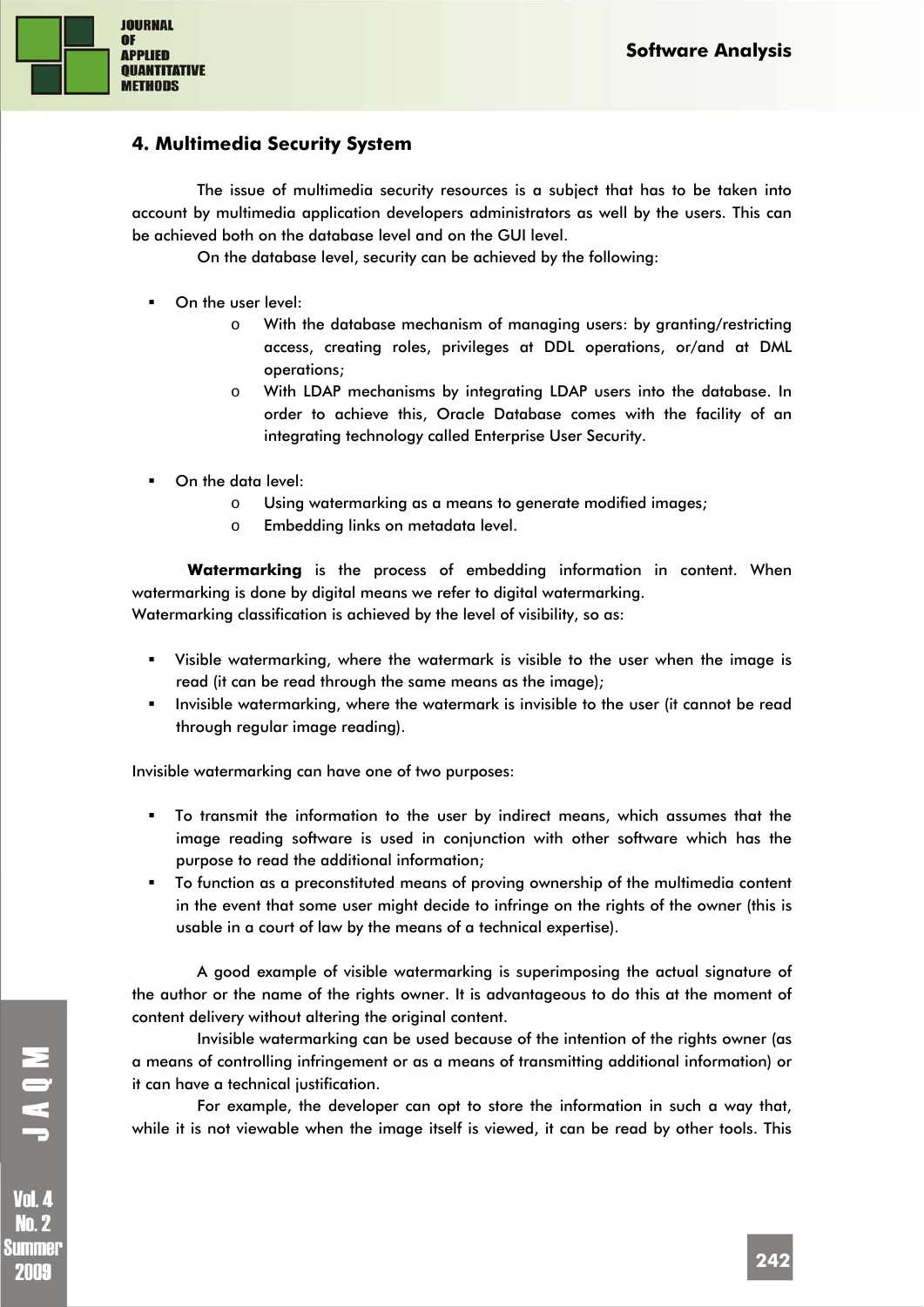

can be justified by performance constraints or by standardization (to avoid difficulties created by inhomogeneous formats)

Another aspect to be taken into account is that when the information is not intended to be read by the user in any way, we are in fact talking about a steganographic signature.

A steganographic signature is inserted into an object in order to be able to prove ownership in case of infringement as it has no impact on the legal use of the content.

**Watermarking implementation** can be achieved by either public or private means. In the case of public watermarking, when each image is stored in the database, a copy of it is automatically created in another table. On the backup table, each image will have applied to it a distinguishing watermark. How a watermark should look like: either the name of the database user posted on a specific corner, transversal or any other combination of the text position, or a predefined word like : demo or specimen. It's recommended to create a parallel relation between the word used for watermark and role that the user has in the database. This allows for the use of a set of predefined words can be used: superuser, dba, sysadmin, orcladmin, like is is detailed in *Figure 7. Database watermark* 



**Figure 7.** Database watermark

Watermarking can be either public, made automatically by adding the predefined watermark word or the custom one as it is shown in *Figure 7. Database Watermark*, or private. Private watermark can be either visible by the common user or not, this depends of the DML privileges he has on that specific image data. A sample of these custom DML privileges are shown below:

In the same way watermark can be either private or public, through the information that is added to the picture, the watermark can be either visible by the graphic views or human eyes or none. This leads to the conclusion that private watermarks are obtained by altering graphic information at pixel level and involve a small number of pixels so as the change cannot be detected by common graphic tools.

**Embedded links on metadata level** are a different method of including CMI in digital content is to include a link to the information instead of the information itself. Including a link to the information might lead to proprietary systems where the link only has significance to specific software used so the solution is to include some sort of standardized link such as an object identifier.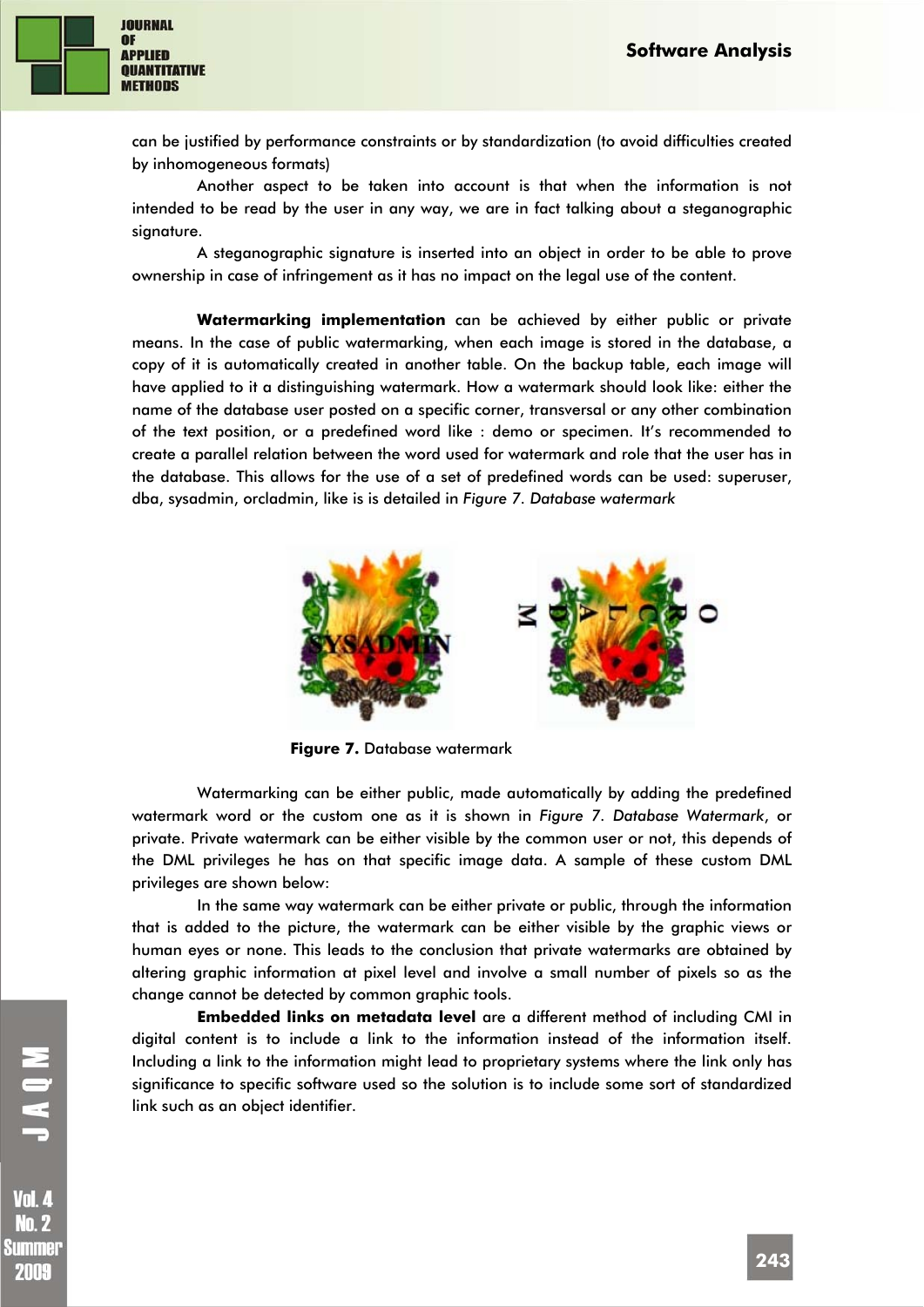

A significant argument for the use of embedded links is that the size of the information an owner wants to include in the content can be very large (for example, the owner can have an interest to tie to any type of content the terms of use associated to it) so it might not be practical to include it in the content itself.

Another possible use stems from the fact that while the overhead might not be significant for content of significant size, a standardized system might be preferable.

**Implementation of embedded links on metadata level** can be done through metadata stored in the database. Just as the graphic information is already provisioned in the watermarking implementation, the metadata information is required to be provisioned in order to provide the source information for embedded links. Why is necessary to create provisioning tables for the metadata information? As a standard for security of database information XML, metadata information created by Oracle InterMedia should not be altered directly, so that the information generated by the system will remain the same as it was at the time the image was stored in the database, so called T0. After the metadata information was provisioned it can be used to create a specific repository for all images that are managed in the database. Also, since the information is XML organized, it can be easily displayed in a web page based form, which can be used afterwards for the embedded links.

Embedded links can be either created dynamically or statically; the method used depends on the security standards and requirements that are mandatory in the implementation of the multimedia database application. The types of the embedded links are either web link based, which are the classically URL used for accessing a web page using the HTTP protocol, or either a document identifier, which can be either the classical path for accessing the document on the disc, or custom ones, by adding in the name of the document a specific coding: for the name of the document, the person who altered it, the version/date of the image resource, or either a random code (an alphanumerical representation for example).

#### **5. Graphics related metrics in multimedia security systems**

In order to create metrics systems for a multimedia security system, it is mandatory to first establish the entities involved in it. The main entity involved is human, followed by the graphics resources. Also, a main factor involved for creating the graphics metrics are the letters of the Latin alphabet, as described in *Formula 1*, for the case of the watermarking process:

$$
GPW = (TU^* FL(U,L) + TUX)^*NC \qquad (1)
$$

*GPW* – graphical process index for watermarking

- *L* total letters of Latin alphabet
- *TU* total number of users involved in the system
- *TUX* total number of users integrated from other directory systems
- *NC* number of colors used by watermark resource

*FL* – is a function defined on the users set, and the total letters of the alphabet, and it shows how many letters are necessary to write a user identifier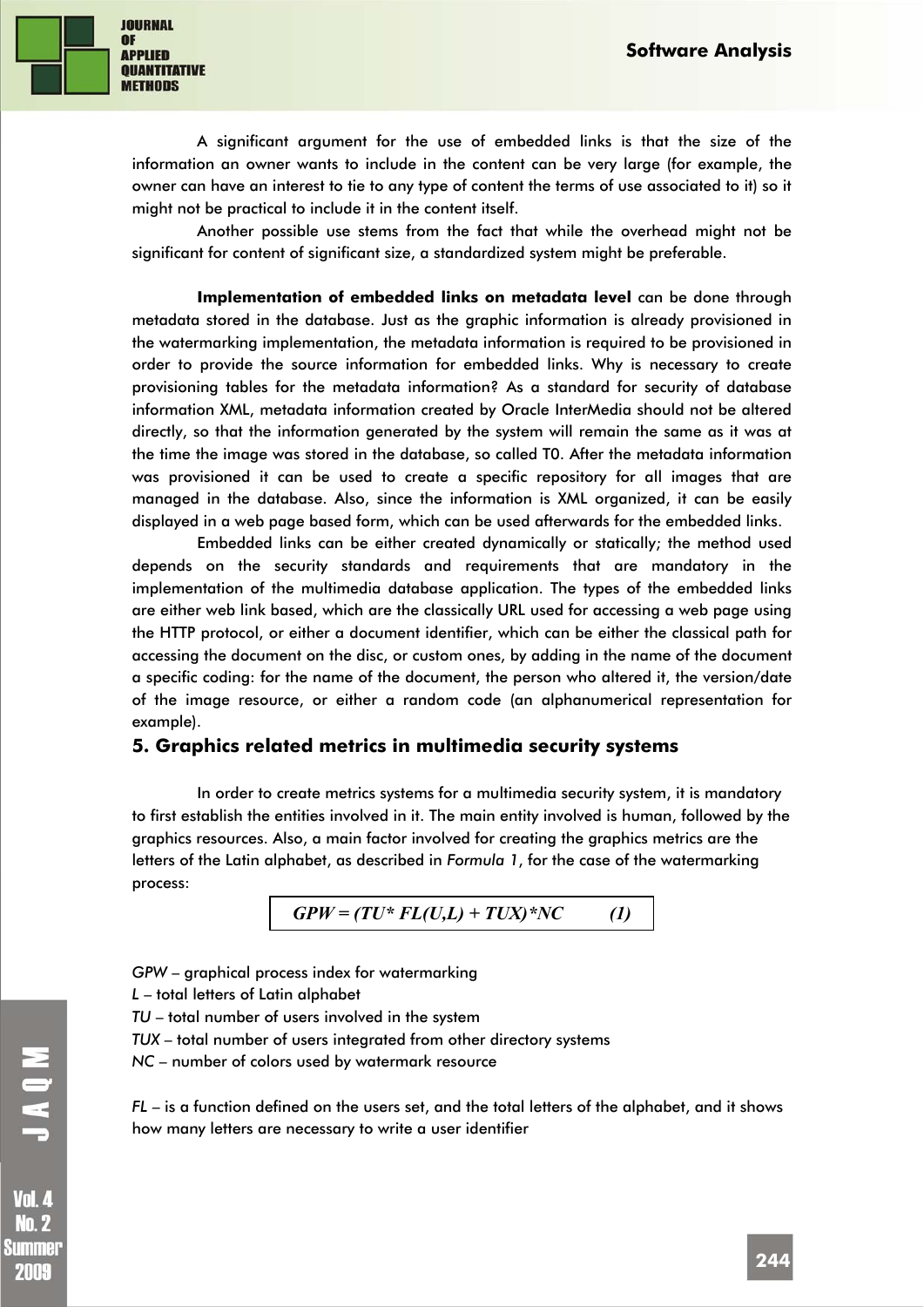

#### **Example**

For *U* - user is Scottyy , *FL(Scotty,L) = 4*, the letter *T* repeats twice in the user identifier.

We can consider *L* a constant number of letters. In this case, the *FL* function is not influenced by *L*, but for example, when applying *FL* for a non English/American user set from a Directory Service, letters like "Y", "Q", will not appear in users' identifiers. For example, in the case of a Romanian common/traditional base of names, we will not have those to letters included. Considering the above, it is mandatory to define FL as depending on L.

In Directory Services management, TU, presented in *Formula 2*, depends as well on TO (total operations made in the LDAP system), as it is described in the article "*Identity Management in University System*".

$$
TU(TO) = TO + \Phi^*TO \qquad (2)
$$

- Total operations *TO*
- Total connections *TCN*
- Total authentication failures TF
- Total binds *TB*
- Total unbinds *TU*
- Total searches *TS*
- Total compares *TCC*
- Total modifications *TM*
- Total modifications of user distinguishing name *TMD*
- Total additions *TA*
- Total deletions *TD*

*Φ* is an indicator that can measure the instability of the LDAP system, due to high amounts of managed users, and takes values in the interval [0, 1]

where:

| $TO = TCN + TCN + TF + TB + TU + TS + TCC + TM + TMD + TA + TD$ | (3) |
|-----------------------------------------------------------------|-----|
| $TBV = TB + TU$                                                 | (4) |
| $TR = TCN + TF$                                                 | (5) |
| $TMO = TS + TCC + TM + TMD + TA + TD$                           | (6) |
| $TO = TBV + TR + TMO$                                           | (7) |

For the embedded links, the graphics metrics is presented in *Formula 8*.

This depends, by the following:

$$
GPEL = GPELD + GPELS + \alpha \qquad (8)
$$

MOKT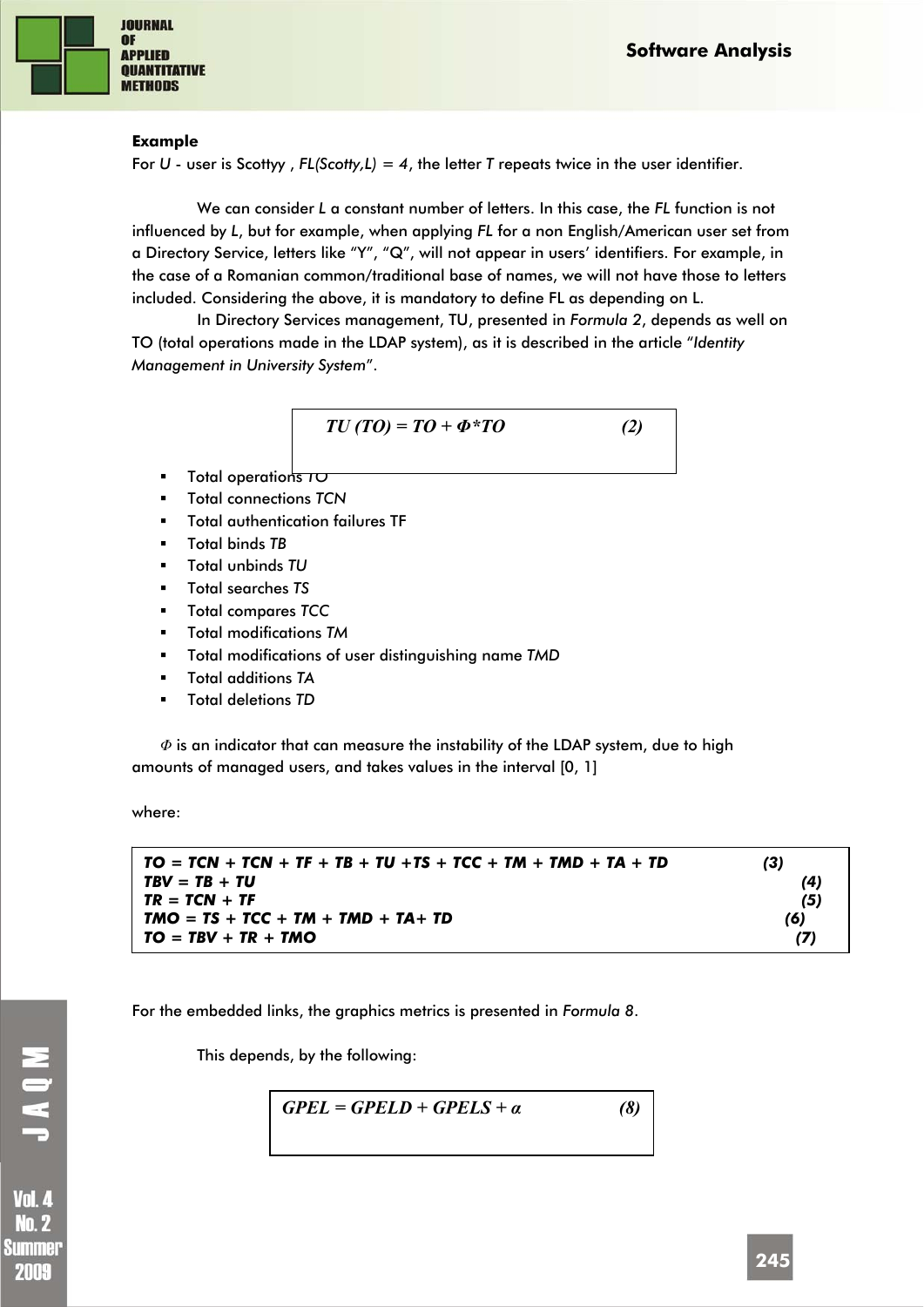

*GPEL* - graphical process index for embedded links *GPELD* - graphical process index for dynamically embedded links *GPELS* - graphical process index for statically embedded links

*α* influences *GPEL* an index that represents the number of embedded links not used anymore in system, used very rarely, less than 3 times in a month, or which are invalidated and not removed yet from the system.

The correlation between *GPELD* and *GPELS*, is presented in *Formula 9*, made by *Ω* – correlation index, so as



*Ω* can be either lesser or greater than 1 depending on the implementation of the multimedia security system.

In conclusion, the proposed multimedia/graphics metrics system can be extended, depending, of course on the level of complexity of the implemented system. In the present article, the definition of the graphics metrics system started from the multimedia security features involved in a real system: watermarking and embedded links. However, the metrics can be extended with RGB metrics, InterMedia transactional metrics. The last ones will be discussed/presented in a future article.

#### **6. Conclusions**

In an enterprise organization the necessity of archiving the documents in the databases, not only the textual information, but as a scanned copy as well appears more and more frequently. The necessity of using multimedia databases in document management has thus increased as well. Solutions for the archiving of business documents are taken into consideration as well multimedia databases as a way to implement them.

Why use multimedia databases? First of all because of the scalability advantages stemming from storing large amounts of multimedia data, secondly because of the flexibility of accessing the information, short time for either DDL and DML operations, easily achieved import/export of the information, either by using the facility of the relational databases or using databases files.

Multimedia databases can be used as well in various fields such as medical, cadastral, shipping, mailing, geographical, geodesic, transportation activities and the list goes on; as a common point for these activities are that these involve processing, in a significant percentage, multimedia information and to a lesser extent alphanumerical ones like in the case of financial/banking activities.

Besides the advantages, the multimedia databases also have some limitations, such as those relating to searching the information using a multimedia filter (a filter is an amount of pixels, even random, even consequently, from an image or a specific division or